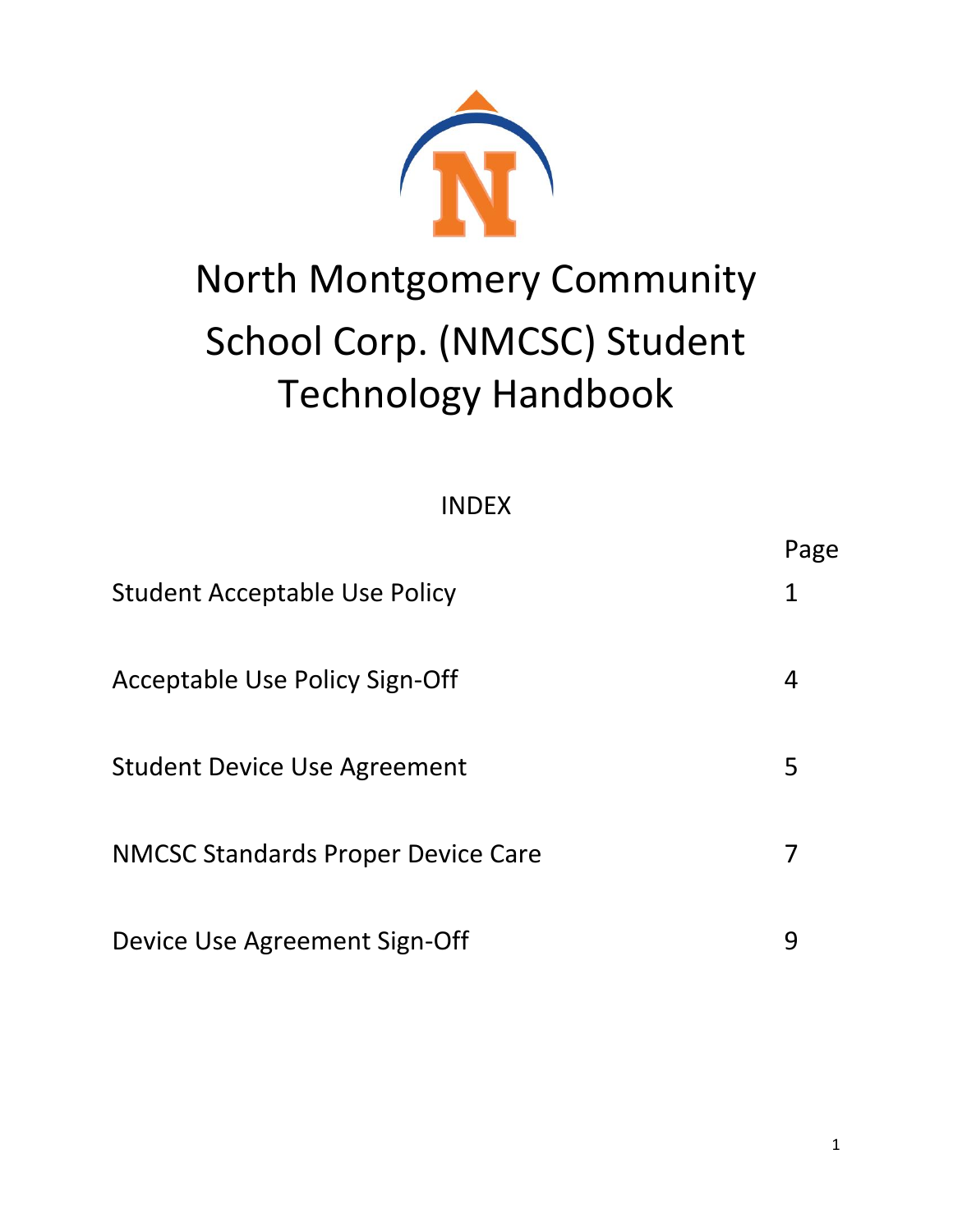## **NMCSC Student Acceptable Use Policy**

#### **(Based in part on School Board Policies 7540.03, 7540.06, 7542, & 7544)**

The school board provides technology resources (as defined in School Board Policy Bylaw 0100) to support the educational and professional needs of its students and staff. With respect to students, Corporation technology Resources afford them the opportunity to acquire the skills and knowledge to learn effectively and live productively in a digital world. The school board provides students with access to the Internet for limited educational purposes only and utilizes online educational services/apps to enhance the instruction delivered to its students. The Corporation's computer network and Internet system do not serve as a public access service or a public forum, and the board imposes reasonable restrictions on its use consistent with its limited educational purpose.

Users who disregard this policy and its accompanying guidelines may have their use privileges suspended or revoked, and disciplinary action taken against them. Users are personally responsible and liable both civilly and criminally, for uses of technology resources that are not authorized by this policy and its accompanying guidelines.

#### **Student Responsibilities:**

Students are responsible for good behavior when using Corporation technology resources - i.e., behavior comparable to that expected of students when they are in classrooms, in school hallways, on other school premises and at school sponsored events. General school rules for behavior and communication apply. The Corporation does not approve any use of its technology resources that is not authorized by or conducted strictly in compliance with school board policies and the accompanying guidelines.

Users have no right or expectation to privacy when using Corporation technology resources (including, but not limited to, privacy in the content of their personal files, e-mails, and records of their online activity when using the Corporation's computer network and/or Internet connection). NMCSC reserves the right to confiscate, remove, search or otherwise investigate any of the above mentioned items at its discretion as well as any personally owned storage device or media used on NMCSC property. Students may not connect personal computer type devices to the NMCSC network.

#### **Unacceptable Uses**

Unacceptable uses include, but are not limited to the following:

- a) Engaging in actions that are illegal (such as libel, slander, vandalism, harassment, bullying, theft, plagiarism, inappropriate access, and the like) or unkind (such as personal attacks, invasion of privacy, injurious comment, and the like)
- b) Disseminating personally identifiable information
- c) Using technology resources to accept, transmit, or distribute unsolicited bulk e-mail sent through the Internet to network e-mail account
- d) Attempting to forge email headers, use invalid or non-existent domain names, or other means of deceptive addressing
- e) Accessing, uploading, downloading, distributing or e-mailing inappropriate, obscene, pornographic or otherwise explicit material or literature
- f) Harvesting or collecting network e-mail addresses for the purposes of sending unsolicited e– mail
- g) Using the account or password of another user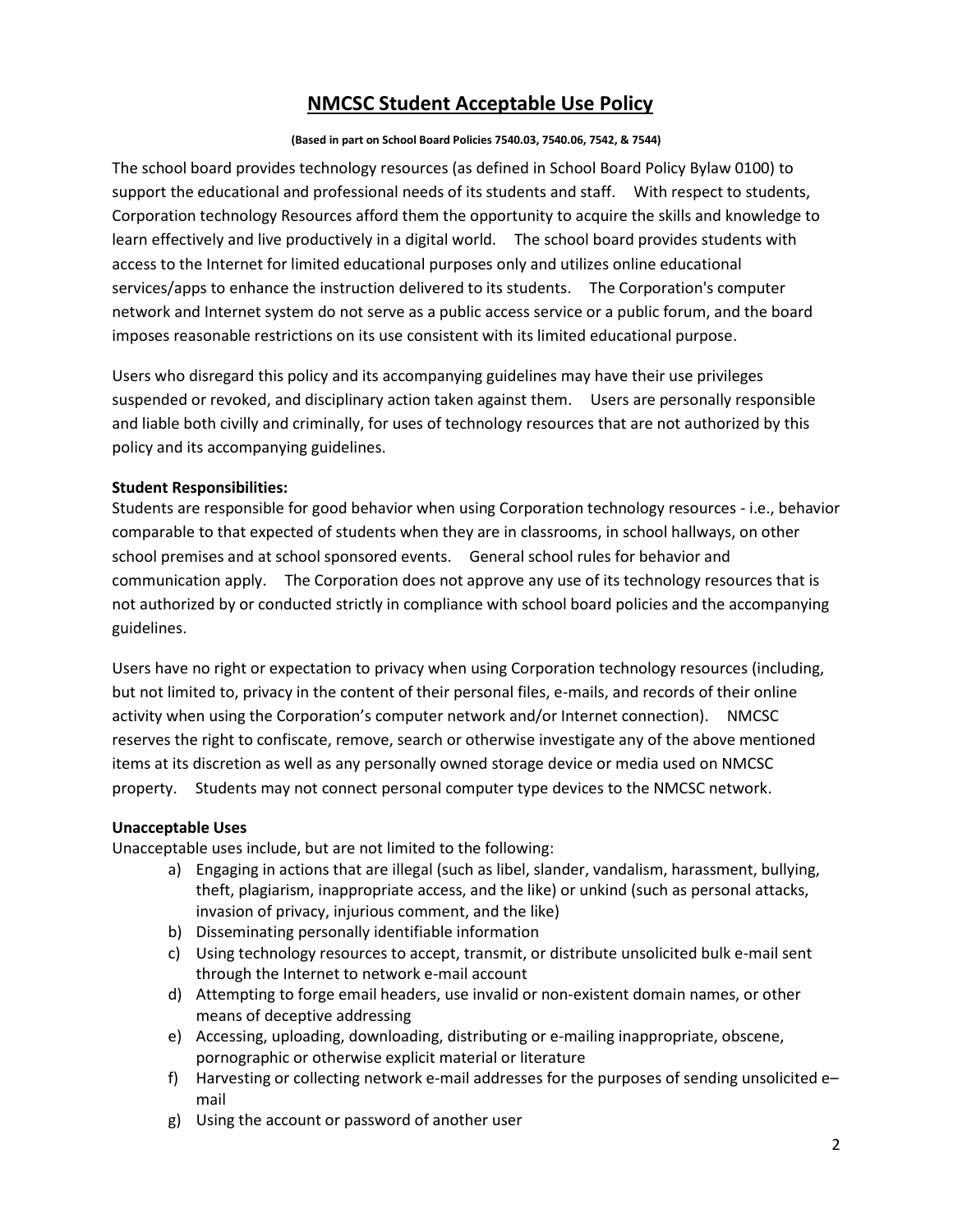- h) Attempting to disable/alter technology protection measures, alter or circumvent NMCSC computer restrictions or security systems for any purpose
- i) Violating copyright or otherwise use the intellectual, personal or physical property of another individual or organization without permission
- j) Attempting to vandalize, damage, or disable the property of another individual or organization
- k) Downloading or storing entertainment software, games or other files not related to the mission and objectives of NMCSC
- l) Using social media that has not been approved and is not for educational purposes
- m) Using technology without appropriate supervision
- n) Any conduct deemed contrary to the best interests of the NMCSC, its students, employees and property

#### **Social Media Guidelines for Students**

Students' use of Corporation-approved social media platforms/sites (as defined in School Board Policy Bylaw 0100) must be consistent with the Student Code of Conduct, Policy 5722/AG 5722 – School-Sponsored Student Publications and Productions, Policy 7540.03/AG 7540.03 – Student Technology Acceptable Use and Safety, the instructor's directions/procedures, and the platform/site's applicable terms of service. Students are prohibited from posting or releasing personally identifiable information about students, employees, and volunteers through Corporation-approved social media without appropriate consent.

#### **Safety and Security**

NMCSC staff shall provide age-appropriate instruction about safety and security on e-mail, social media, chat rooms and other forms of electronic communication. Other topics to be covered may include but are not limited to, the inherent danger of posting personal information online, appropriate use of technology, how to report inappropriate or offensive content or threats, behaviors that constitute cyberbullying, how to respond when subjected to cyberbullying and other unlawful or inappropriate activities by students online.

#### **Guarantees and Privacy**

NMCSC electronic information resources, the Internet, and use of e-mail are not inherently secure or private. NMCSC reserves the right to monitor and/or search students' use of NMCSC's technology resources and take appropriate action based on use that violates school board policy or the Student Code of Conduct. NMCSC reserves the right to disclose any electronic message or data to law enforcement officials, and under some circumstances, may be required to disclose information to law enforcement officials, the public, or other third parties, e.g., in response to a document production request made in a lawsuit involving the NMCSC or by a third party against the user or pursuant to a public records disclosure request. NMCSC makes no warranties of any kind, whether expressed or implied, for the service it is providing. NMCSC will not be responsible for any damages incurred by users, including loss of data resulting from delays, non-delivery, service interruptions, or any other cause. NMCSC will not be responsible for any claims, losses, damages, costs, or other obligations arising from the unauthorized use of NMCSC's technology resources. Use of any information obtained via the Internet is at the user's risk. NMCSC specifically denies any responsibility for the accuracy or quality of information obtained through its service. Users are responsible for any losses sustained by NMCSC resulting from the user's intentional misuse of the NMCSC's technology resources.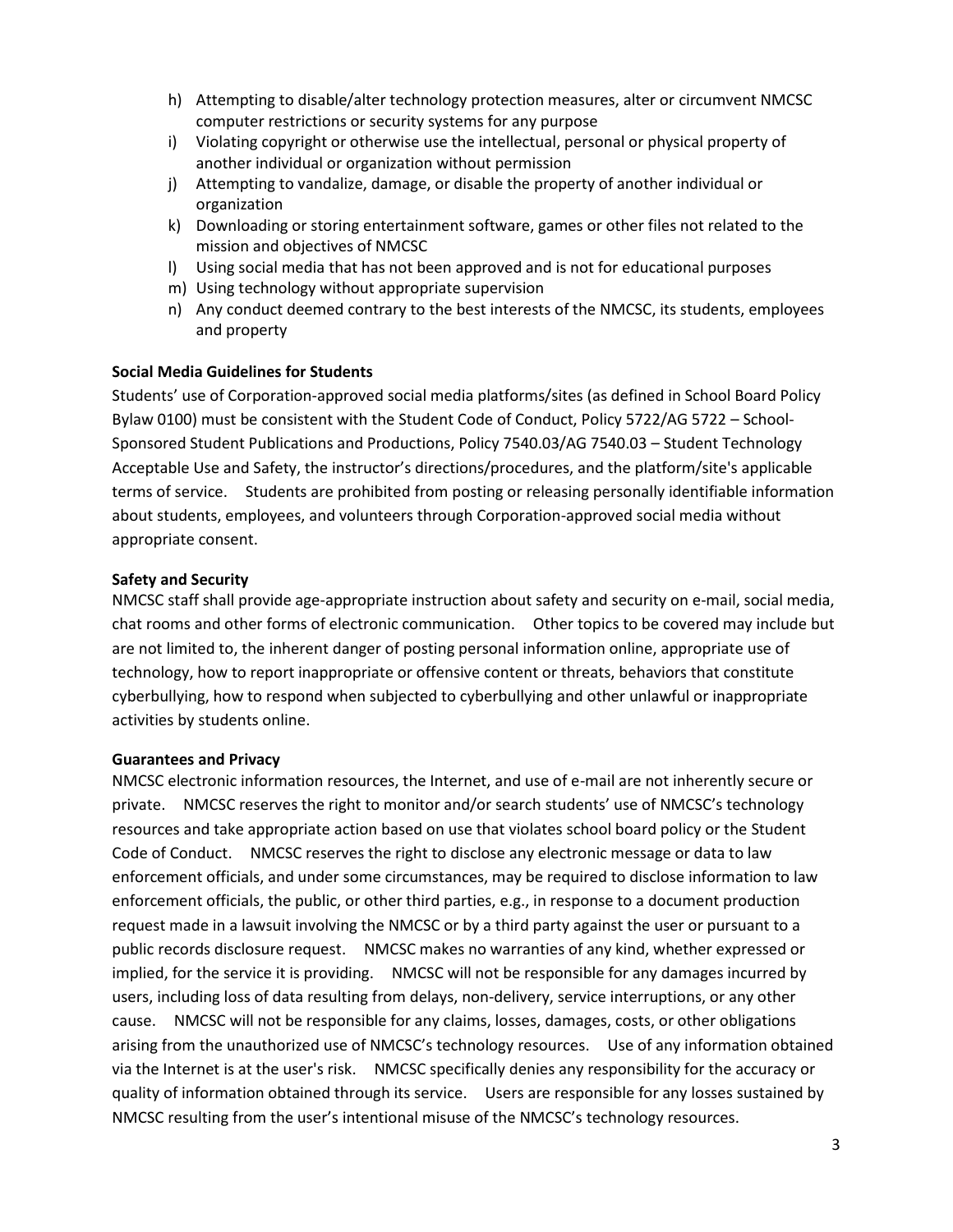## **NMCSC Acceptable Use Policy**

### **Please sign and return the below portion to the school your child attends.**

#### **Use Agreement Authorization Form**

#### **User Authorization:**

I hereby certify that I have read and understand the NMCSC Student Acceptable Use Policy and agree to abide by its terms and conditions. I understand that if I violate the NMCSC Student Acceptable Use Policy, my network/Internet access privilege will be revoked and I may be subject to disciplinary action. I further understand that a violation of this policy may subject me to criminal and/or civil liability.

| User Name (please print): |       | Grade |
|---------------------------|-------|-------|
|                           |       |       |
| User Signature:           | Date: |       |

#### **Parent or Guardian Authorization:**

(Must be completed if user is a student)

As the parent or guardian of the above-named user, I hereby certify that I have read and understand the NMCSC Student Acceptable Use Policy. I further understand that some materials accessible to network/Internet users may be offensive, illegal, defamatory, or inaccurate, and that although the North Montgomery Community School Corporation has taken reasonable precautions to restrict access to such materials, such exposure may nevertheless occur. With that understanding, I hereby give permission to the North Montgomery Community School Corporation to provide network/Internet access for my child. I further agree to indemnify and hold harmless the North Montgomery Community School Corporation, its employees and agents, from any and all claims arising from or related to my child's use or misuse of the network/Internet, and waive any and all claims I may have against the District for such use or misuse.

| Parent or Guardian's Name (please print): |  |
|-------------------------------------------|--|
|                                           |  |

| Signature:<br>היש |  |
|-------------------|--|
|-------------------|--|

Board approved 6-24-17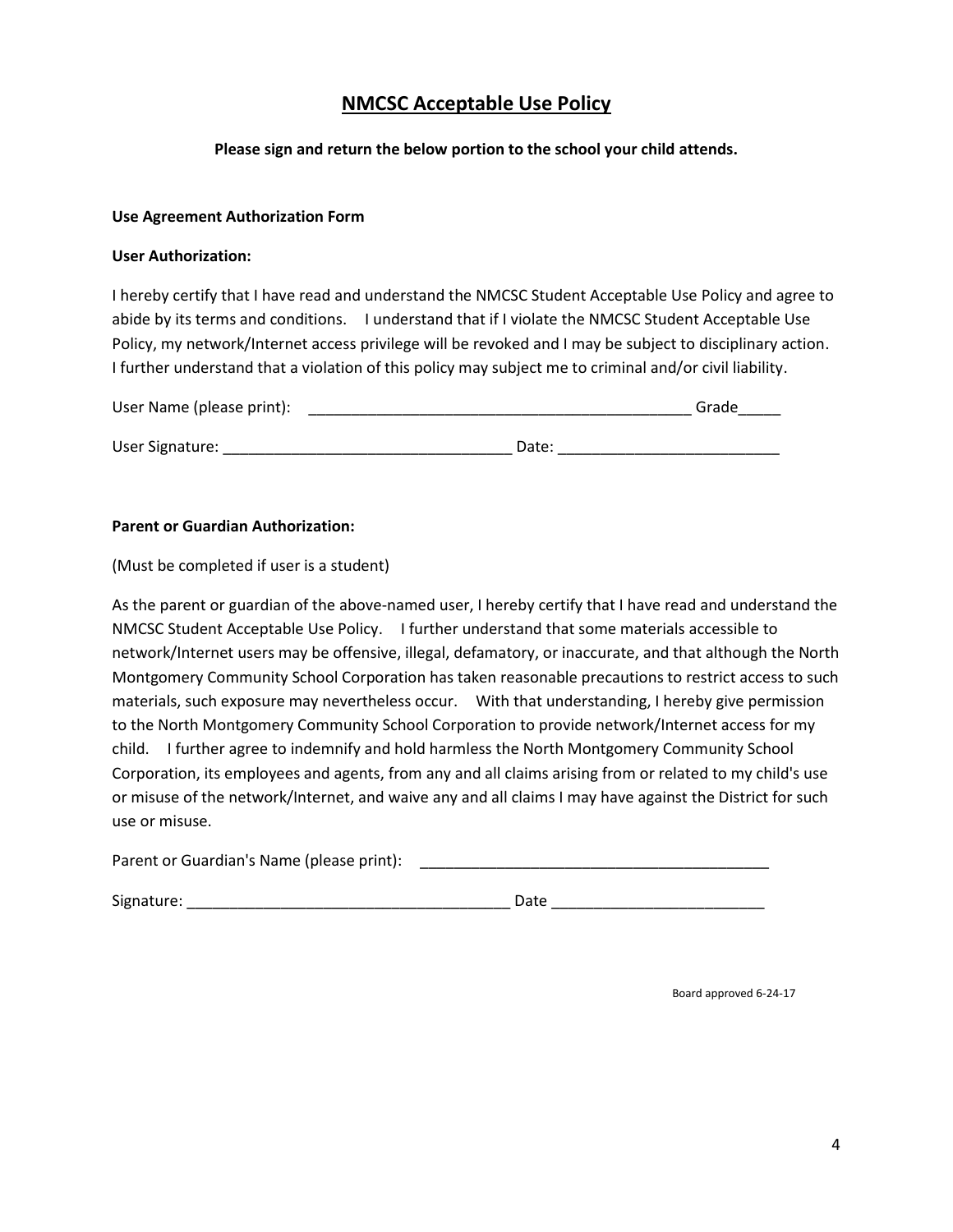## **Student 1:1 Device Use Agreement**

This agreement is made effective upon receipt of a 1:1 device (i.e. Chromebook or iPad, depending on the school building) between The North Montgomery Comm. School Corporation ("NMCSC"), the student receiving an 1:1 device ("Student"), and his/her parent(s) or legal guardian ("Parent"). This agreement is considered an addendum to the NMCSC Student Acceptable Use Policy. The Student and Parent(s), in consideration of being provided with a 1:1 device, including power adapter, charging cable, case and software ("accessories") for use while a student at NMCSC, hereby agree as follows: 1. Equipment:

- a. Ownership: NMCSC retains sole right of possession of the 1:1 device and grants permission to the student to use the 1:1 device according to the guidelines set forth in this document and in conjunction with the NMCSC Student Acceptable Use Policy. NMCSC retains the right to collect and/or inspect the 1:1 device and accessories at any time, including via electronic remote access; and to alter, add, erase or delete installed software (including the device OS) or hardware.
- b. Equipment Provided: Efforts are made to keep all 1:1 device configurations the same. All systems include ample RAM, applications, and wireless network capability. NMCSC will retain records of the serial numbers of provided equipment.
- c. Substitution of Equipment: In the event the 1:1 device is inoperable, NMCSC has a limited number of spares for use while the 1:1 device is repaired or replaced. This agreement remains in effect for such a substitute. The Student may NOT opt to keep a 1:1 device or to avoid using the 1:1 device due to loss or damage.
- d. Responsibility for Electronic Data: It is the sole responsibility of the Student to backup indispensable data as necessary. NMCSC does not accept responsibility for any such files or software.
- e. Responsibility for Installed Software: The Student may not install any software which violates the NMCSC Student Acceptable Use Policy. Uninstalling any school provided or OS software or profiles from the 1:1 device is not permitted. Operating System and Application updates will be run from a central location. Failure to comply will result in disciplinary action.
- 2. Damage, Loss or unreturned Equipment:
	- a. Warranty for Equipment Malfunction: NMCSC has a limited manufacturer's warranty for the 1:1 device. The warranty only covers damage to the 1:1 device caused by manufacturer's defects.
	- b. Responsibility for Damage: The Student is responsible for maintaining a 100% working 1:1 device and accessories at all times. The Student shall use reasonable care to ensure that the 1:1 device and accessories are not damaged. Refer to the Standards for Proper Care document for a description of expected care. In the event of damage or loss/theft of the 1:1 device or accessories, it is the Student's responsibility to notify their school administrative office as soon as possible. In such cases, the Student and Parent will be billed according to the cost of replacement parts. Devices that are unable to be repaired will result in full replacement cost of the 1:1 device being accessed. Devices that are lost/stolen or not returned will result in full replacement cost of the 1:1 device and accessories being accessed. Other charges may be determined at the discretion of the school administration.
	- c. If the 1:1 device or accessories are stolen or vandalized while not at NMCSC or at an NMCSC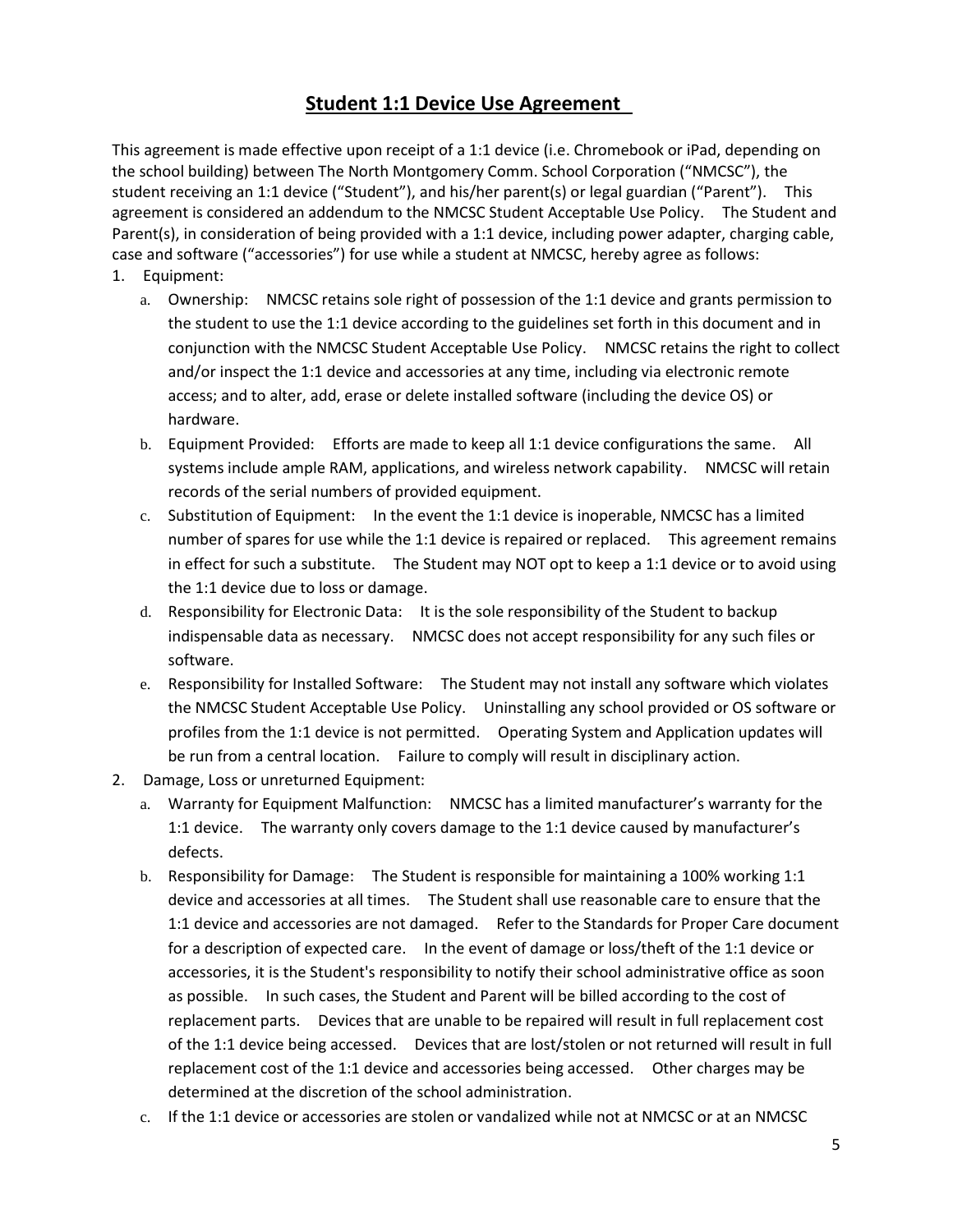sponsored event, the Parent shall file a police report.

- d. Return of equipment: At the end of each school year students may be required to return the 1:1 device and all accessories to the school administrative office. NMCSC will charge the Student and Parent for any items not returned or that are returned damaged.
- e. Students who withdraw from NMCSC during the school year must return the 1:1 device and all accessories at the time they leave the corporation. The 1:1 device and accessories must be returned to the administrative office of their school. Failure to do so shall result in legal action.
- f. Technical Support and Repair: NMCSC will provide technical support, maintenance and repair during school hours. Any attempt to repair outside of NMCSC may result in the Student and Parent being charged the full replacement cost of the device or accessories. A regular summer maintenance plan is scheduled for devices collected at the end of school.
- 3. Legal and Ethical Use Policies:
	- a. Monitoring: NMCSC will monitor 1:1 device use using a variety of methods to ensure compliance with NMCSC's Student Acceptable Use Policy and this agreement. Any attempt to "jailbreak" the device or remove the NMCSC profiles will result in disciplinary action.
	- b. Legal and Ethical Use: All aspects of NMCSC's Student Acceptable Use Policy remain in effect during the use of the 1:1 device. NMCSC will make every attempt to provide content filtering within the NMCSC network and outside the network. However, NMCSC does not have full control of the information on the Internet or incoming e-mail while off campus.
	- c. File-sharing and Proxy Apps/websites: The installation and/or use of any Internet-based filesharing tools or Proxy Apps/websites designed to circumvent filtering software are explicitly prohibited. File sharing programs and protocols like BitTorrent, Limewire, Kazaa, Acquisition and others may not be used to facilitate the illegal sharing of copyrighted material (music, video and images).
	- d. Allowable Customizations: Student are permitted to alter or add files to customize the assigned 1:1 device to their own working styles (i.e., wallpaper, default fonts, and other system enhancements). However, NMCSC reserves the right to insure all customizations follow the NMCSC Student Acceptable Use Policy and may periodically conduct maintenance that may configure the 1:1 device back to the originally installed state.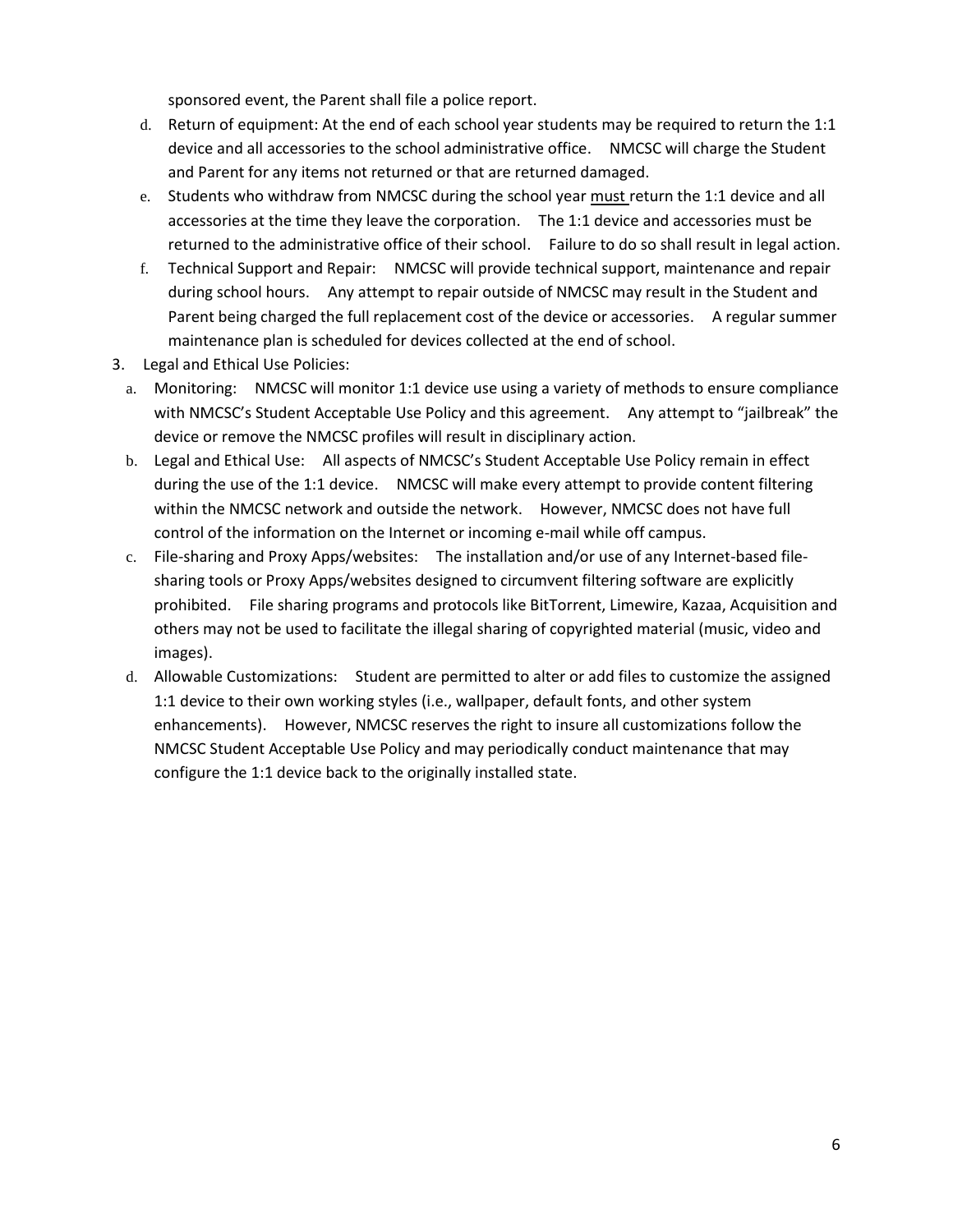# **NMCSC Standards For Proper 1:1 device Care**

This document is an important addendum to the Student 1:1 device Use Agreement Form. Read it carefully prior to signing. You are expected to follow all the specific guidelines listed in this document and take any additional common sense precautions to protect your assigned 1:1 device.

## Loss or damage resulting in failure to abide by the details below may result in full financial *responsibility*.

## **Your Responsibilities**

- Treat the equipment with as much care as if it were your own property.
- Update the 1:1 device OS when directed by school staff.
- Bring the 1:1 device, case and charging unit every school day.
- Keep the 1:1 device either secured (i.e., locked in your locker, classroom or other secure place where others do not have access) or attended (with you or within your sight) at all times. For example, during athletic events, games, practices and trips, store the 1:1 device in your school locker/classroom and arrange to return to school to retrieve it after the activity. 1:1 devices left unattended may be confiscated by school personnel as a protection against theft. Unattended and unlocked equipment, if stolen (even at school) will be your full financial responsibility.
- Avoid use in situations that are conducive to loss or damage. For example, never leave the 1:1 device in school vans, in the gym, in a locker room, on playing fields or in other areas where it could be damaged or stolen. Avoid storing the 1:1 device in a car other than in a locked trunk.
- Do not expose the 1:1 device to extreme temperatures or elements including water.
- Do not let anyone use the 1:1 device you have been assigned. Loss or damage that occurs when anyone else is using your assigned 1:1 device or accessories will be your full responsibility.
- Adhere to NMCSCs Student 1:1 device Use Agreement at all times and in all locations. When in doubt about acceptable use, ask a teacher, principal or member of the tech team staff.
- Back up your data. Never consider any electronic information safe when stored on only one device. Use your school-supplied accounts on a regular basis.
- Read and follow general maintenance alerts from school technology personnel.

# **How to Handle Problems**

- Promptly report any problems to a teacher or tech team member.
- Don't force anything (e.g., connections, charging cables, etc,). Seek help instead.
- When in doubt, ask for help.
- Do not go outside of NMCSC for repairs.

## **General Care**

- Do not attempt to remove or change the physical structure of the 1:1 device, including the screen cover or school provided case. Doing so will void the warranty, and you will be responsible for 100 percent of the repair or replacement cost.
- Do not remove or interfere with the serial number or any identification placed on the 1:1 device.
- Do not do anything to the 1:1 device or accessories that will permanently alter it in any way.
- Keep the equipment clean. For example, avoid eating or drinking while using the 1:1 device.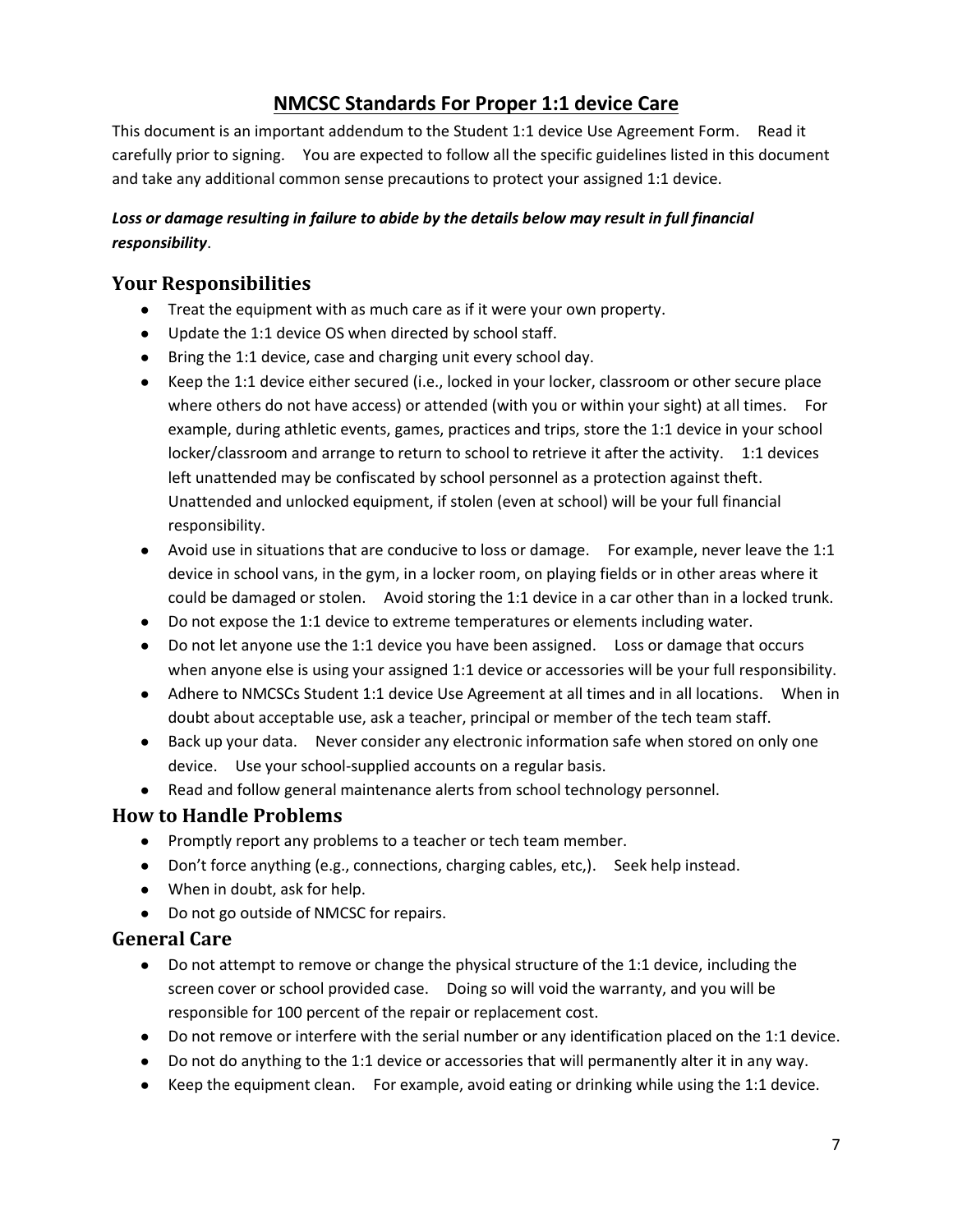## **Carrying the 1:1 device**

- Always leave the 1:1 device in the school provided case.
- Do not grab and squeeze the 1:1 device, as this can damage the screen and other components.
- When moving with the 1:1 device, be sure to hold it securely with both hands.

## **Screen Care**

- The 1:1 device screen can be easily damaged if proper care is not taken. Screens are particularly sensitive to damage from excessive pressure (e.g., closing lid on earbuds).
- Do not touch the 1:1 device screen with anything (e.g., pen, pencil, etc.).
- Clean the screen with a soft, dry anti-static cloth or with a screen cleaner designed specifically for LCD type screens only.
- Always check to make sure no objects such as pencils, pens or head phone plugs have been left on the keyboard prior to closing the 1:1 device. Closing the 1:1 device with an object on the keyboard can damage the screen.

## **Battery Life and Charging**

- Arrive to school each day with a fully charged battery. Establish a routine at home whereby each evening you leave your 1:1 device charging overnight.
- Avoid using the charger in any situation where you or another is likely to trip over the cord.
- Don't let the battery completely drain. Charge when the battery reaches 10% capacity. Immediately shutdown if you are unable to connect to the charger.
- Students who bring a device to the tech staff to charge will forfeit the use of the 1:1 device for the entire time it takes to charge the 1:1 device (no passes from class will be issued to pick up an 1:1 device; the 1:1 device may only be picked up during passing periods).
- The 1:1 device must remain on (awake or sleep mode) at school at all times, with no exceptions.

## **Personal Health and Safety**

- Avoid lengthy use involving repetitive tasks. Take frequent breaks as well as alter your physical position (typing while standing, sitting, leaning, etc.) to minimize discomfort.
- Read any safety warnings included with the device.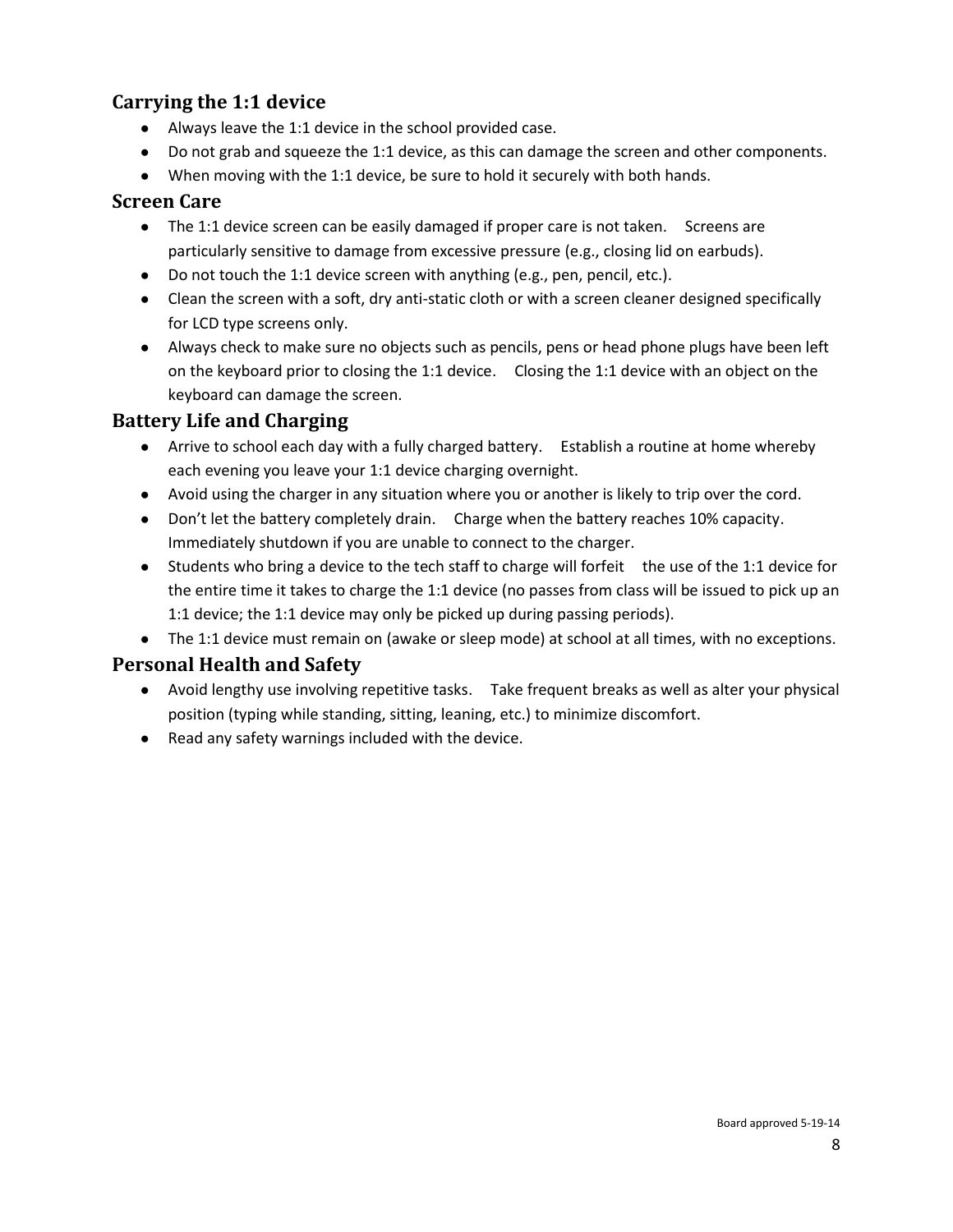## **Student 1:1 device Program Acknowledgement Form**

Review and initial each statement below. Board approved 5-19-

14

The following items reiterate some of the most important points covered in the Student 1:1 device Use Agreement and the Standards for Proper Care addendum.

|                                                                                                                                                                                                                                                                                                                                                                                                                                                                                                | Student<br>Initial | Parent<br>Initial |
|------------------------------------------------------------------------------------------------------------------------------------------------------------------------------------------------------------------------------------------------------------------------------------------------------------------------------------------------------------------------------------------------------------------------------------------------------------------------------------------------|--------------------|-------------------|
| I understand that I will report any damage, loss or theft of the 1:1 device to NMCSC<br>personnel immediately. In addition, I understand that my parent/guardian will be held<br>responsible for reimbursement for loss, failure to return, damage, or repair of the 1:1<br>device issued to me, which may have occurred at school or at home, or while the mobile<br>device was being transported, in accordance with the policies outlined in the NMCSC<br>Student 1:1 device Use Agreement. |                    |                   |
| I will not leave my device or accessories unattended unless it is locked in a secure place.<br>I am fully responsible for the cost of deductible or replacement should my device or<br>accessories become lost or stolen.                                                                                                                                                                                                                                                                      |                    |                   |
| I understand that I am responsible for backing up my own files and important files<br>should always be stored in Google Drive.                                                                                                                                                                                                                                                                                                                                                                 |                    |                   |
| I will read and follow the Standards for Proper 1:1 device Care.                                                                                                                                                                                                                                                                                                                                                                                                                               |                    |                   |
| I will read and follow general maintenance alerts from school technology personnel.                                                                                                                                                                                                                                                                                                                                                                                                            |                    |                   |
| I will report any problems with my device to a teacher, principal, or member of the tech<br>team staff immediately.                                                                                                                                                                                                                                                                                                                                                                            |                    |                   |

#### **Terms of Agreement**

**The student is responsible at all times for the care and appropriate use of technology. I understand if my child violates the guidelines agreed to in the NMCSC Student 1:1 device Use Agreement or Student Acceptable Use Policy, his/her privilege to use the technology may be restricted or removed and he/she may be subject to disciplinary action.**

**The 1:1 device and accessories remain the property of NMCSC. At the end of the school year or upon transfer from the school district, parents and students agree to return the 1:1 device and accessories to the school in the same condition it was issued to the student less reasonable wear.**

| Student Name (printed clearly) |  |
|--------------------------------|--|
|                                |  |

Student Signature + Date\_\_\_\_\_\_\_\_\_\_\_\_\_\_\_\_\_\_\_\_\_\_\_\_\_\_\_\_\_\_\_\_\_\_\_\_\_\_\_\_\_\_\_\_\_\_\_\_\_\_\_\_\_\_\_\_\_

Parent Name (printed clearly) \_\_\_\_\_\_\_\_\_\_\_\_\_\_\_\_\_\_\_\_\_\_\_\_\_\_\_\_\_\_\_\_\_\_\_\_\_\_\_\_\_\_\_\_\_\_\_\_\_\_\_\_\_